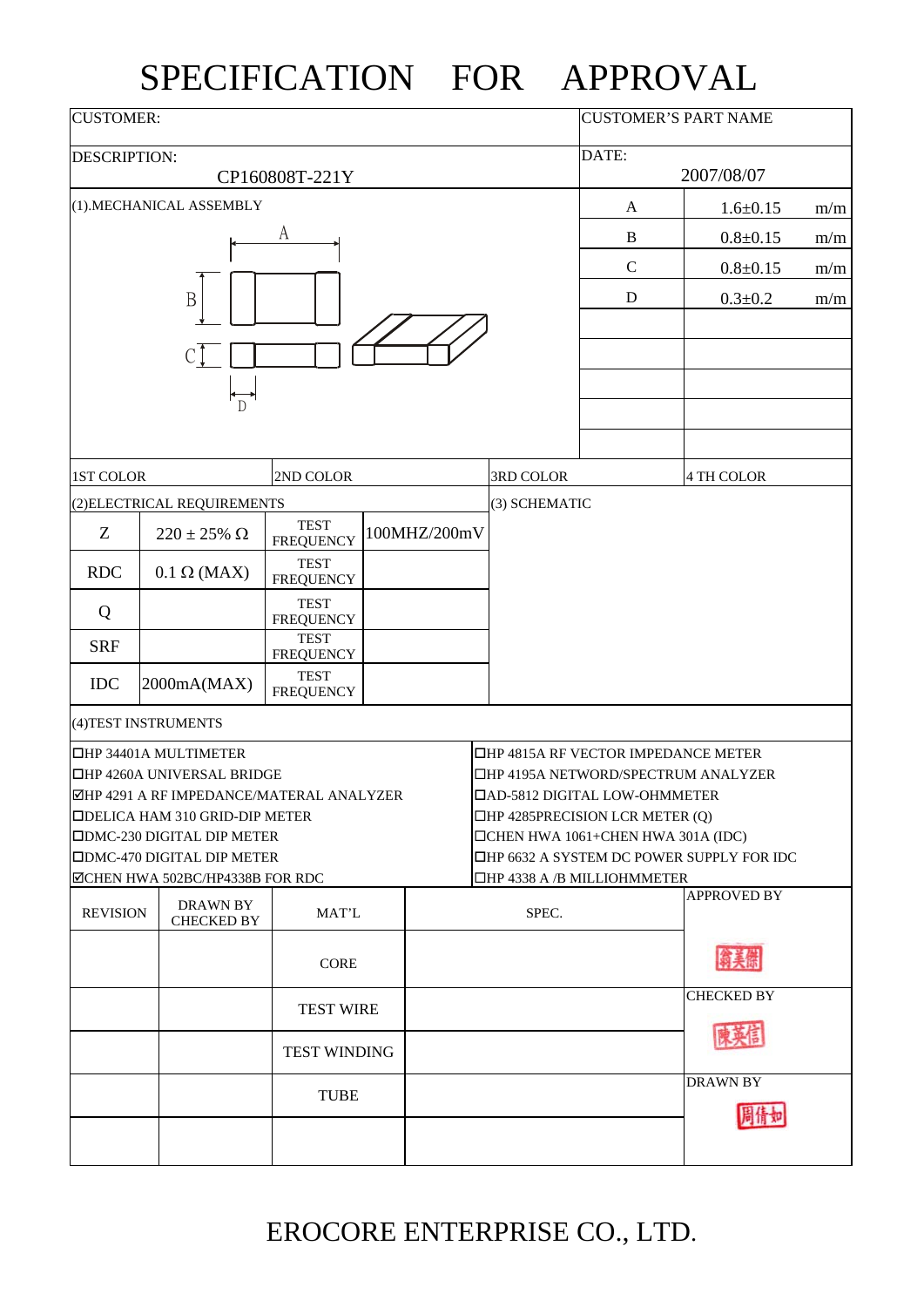## TEST DATA

| <b>CUSTOMER</b>                |                                            |             |                   | <b>DATE</b>     |  | 2007/08/07      |         |  |
|--------------------------------|--------------------------------------------|-------------|-------------------|-----------------|--|-----------------|---------|--|
| <b>DESCRIPTION</b>             | CP160808T-221Y                             |             |                   | <b>QUANTITY</b> |  |                 |         |  |
|                                |                                            |             |                   |                 |  |                 |         |  |
| <b>TEST</b>                    | Z                                          | RDC         |                   |                 |  |                 |         |  |
| <b>ITEM</b>                    | $(\Omega)$                                 | $(\Omega)$  |                   |                 |  |                 |         |  |
| SPEC YOUR                      |                                            |             |                   |                 |  |                 |         |  |
| ${\rm SPEC}$<br><b>SUCCEST</b> | $220 \pm 25\%$                             | $0.1$ (MAX) |                   |                 |  |                 |         |  |
| TEST FREQ.                     | <b>100 MHZ</b><br>$200\text{ }\mathrm{mV}$ |             |                   |                 |  |                 |         |  |
| $\mathbf{1}$                   | 212                                        | 0.067       |                   |                 |  |                 |         |  |
| $\sqrt{2}$                     | 218                                        | 0.069       |                   |                 |  |                 |         |  |
| $\mathfrak{Z}$                 | 230                                        | 0.063       |                   |                 |  |                 |         |  |
| $\overline{4}$                 | 213                                        | 0.067       |                   | $\bullet$       |  |                 |         |  |
| $\sqrt{5}$                     | 217                                        | 0.065       |                   |                 |  |                 |         |  |
| $\sqrt{6}$                     | 226                                        | 0.062       |                   |                 |  |                 |         |  |
| $\boldsymbol{7}$               | 228                                        | 0.072       |                   |                 |  |                 |         |  |
| $\,8\,$                        | 212                                        | 0.069       |                   |                 |  |                 |         |  |
| $\overline{9}$                 | 229                                        | 0.071       |                   |                 |  |                 |         |  |
| $10\,$                         | 216                                        | 0.068       |                   |                 |  |                 |         |  |
| $\mathbf X$                    | 220.1                                      | 0.0673      |                   |                 |  |                 |         |  |
| $\mathbf R$                    | 18                                         | 0.01        |                   |                 |  |                 |         |  |
| <b>YOUR</b><br><b>SAMPLE</b>   |                                            |             |                   |                 |  |                 |         |  |
| TEMP.<br>TEST CONDITION:       |                                            |             |                   | $20 \pm 2$ °C   |  | R.H.            | 60-70 % |  |
|                                |                                            |             |                   |                 |  |                 |         |  |
| <b>APPROVED BY</b>             | 翁美傑                                        |             | <b>CHECKED BY</b> |                 |  | <b>DRAWN BY</b> | 周倩如     |  |

EROCORE ENTERPRISE CO., LTD.